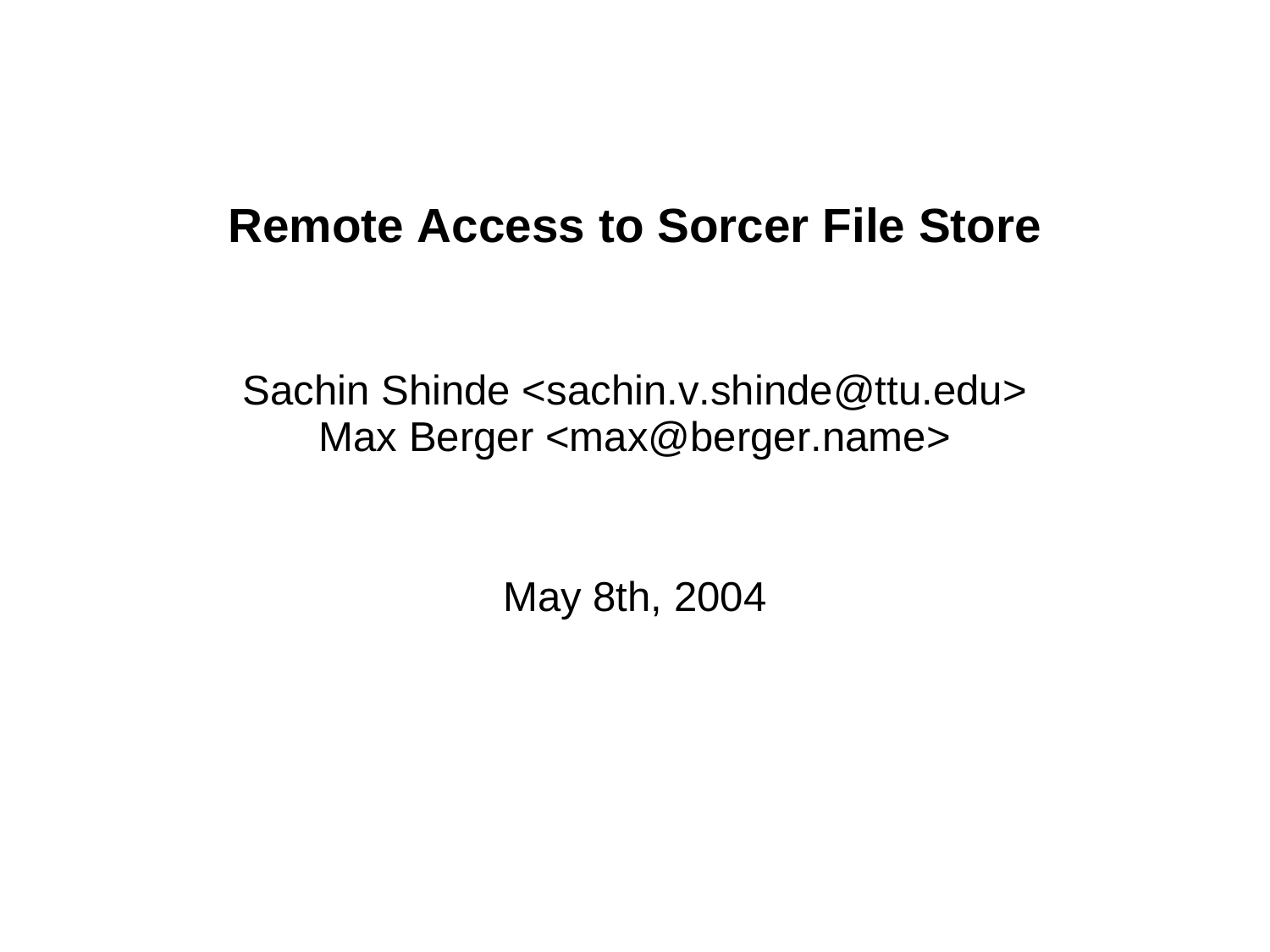### **Overview**

- Design
- Servlet
- Midlet
- Future Work?

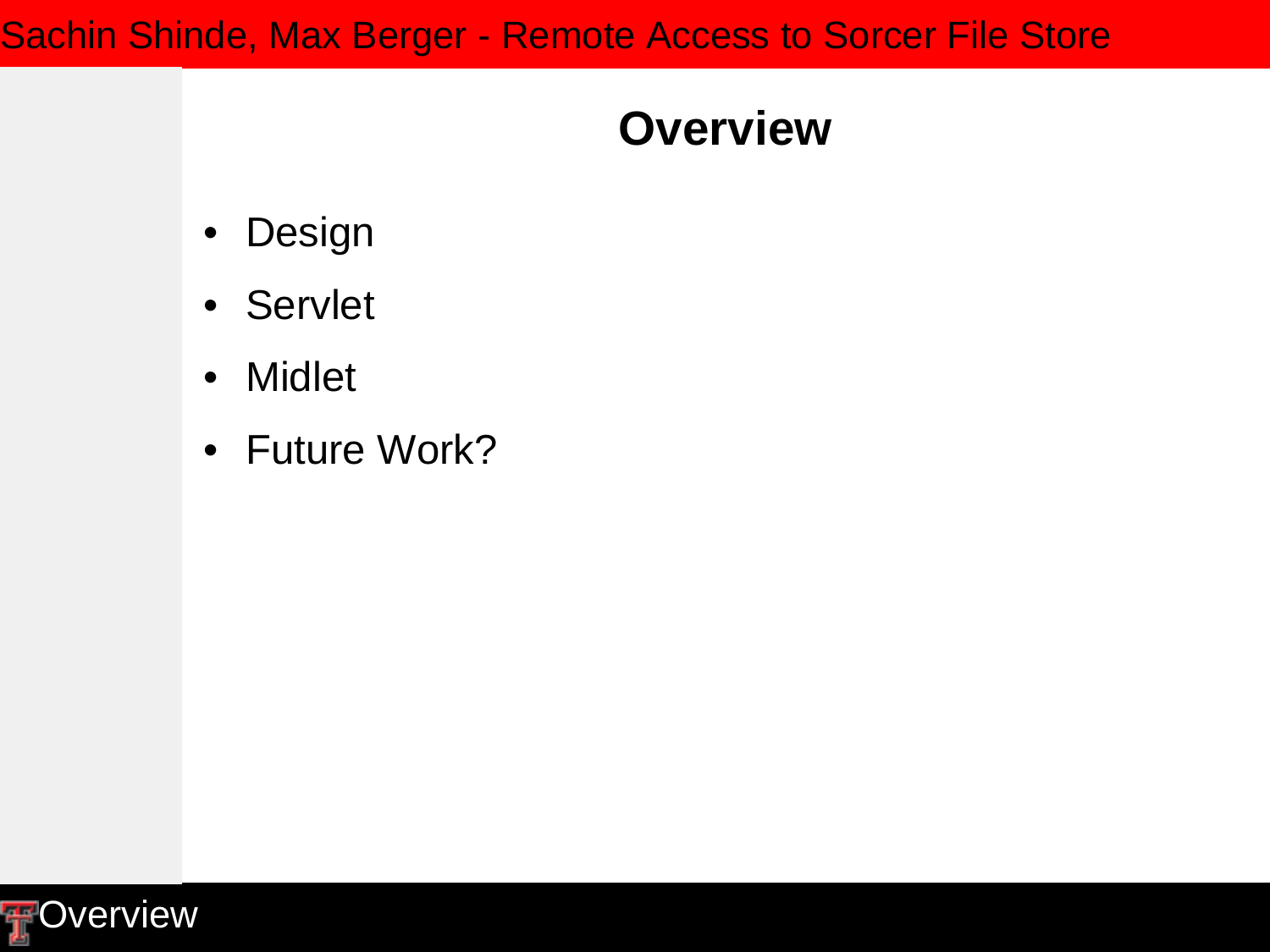**Design**

Main objective Goals Workload split Servlet Midlet Future Work?

# **Design**

- Main objective
- Goals
- Workload split

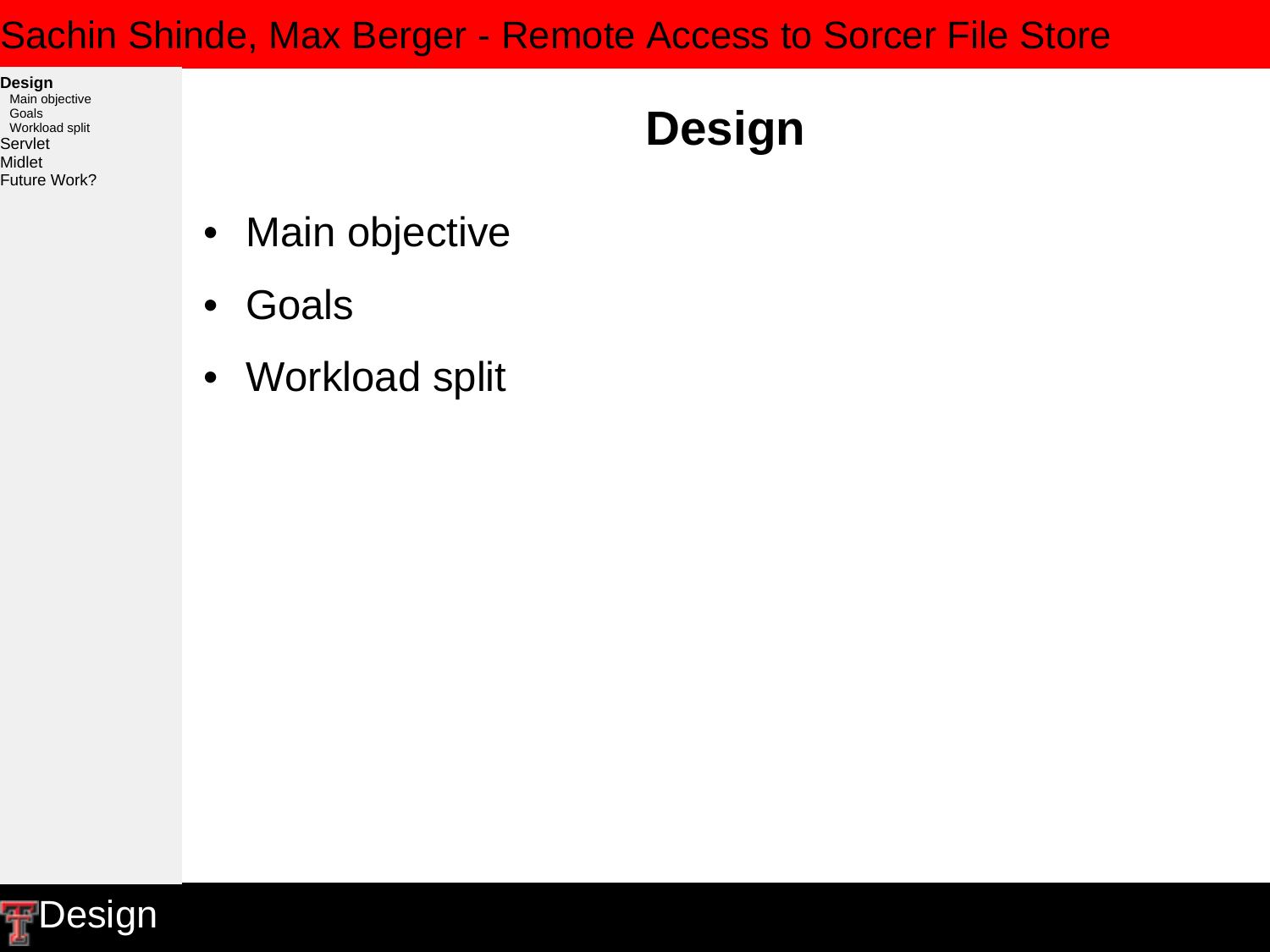**Design Main objective** Goals Workload split Servlet Midlet Future Work?

## **Main objective**

Browse and view files from Sorcer Filestore on mobile client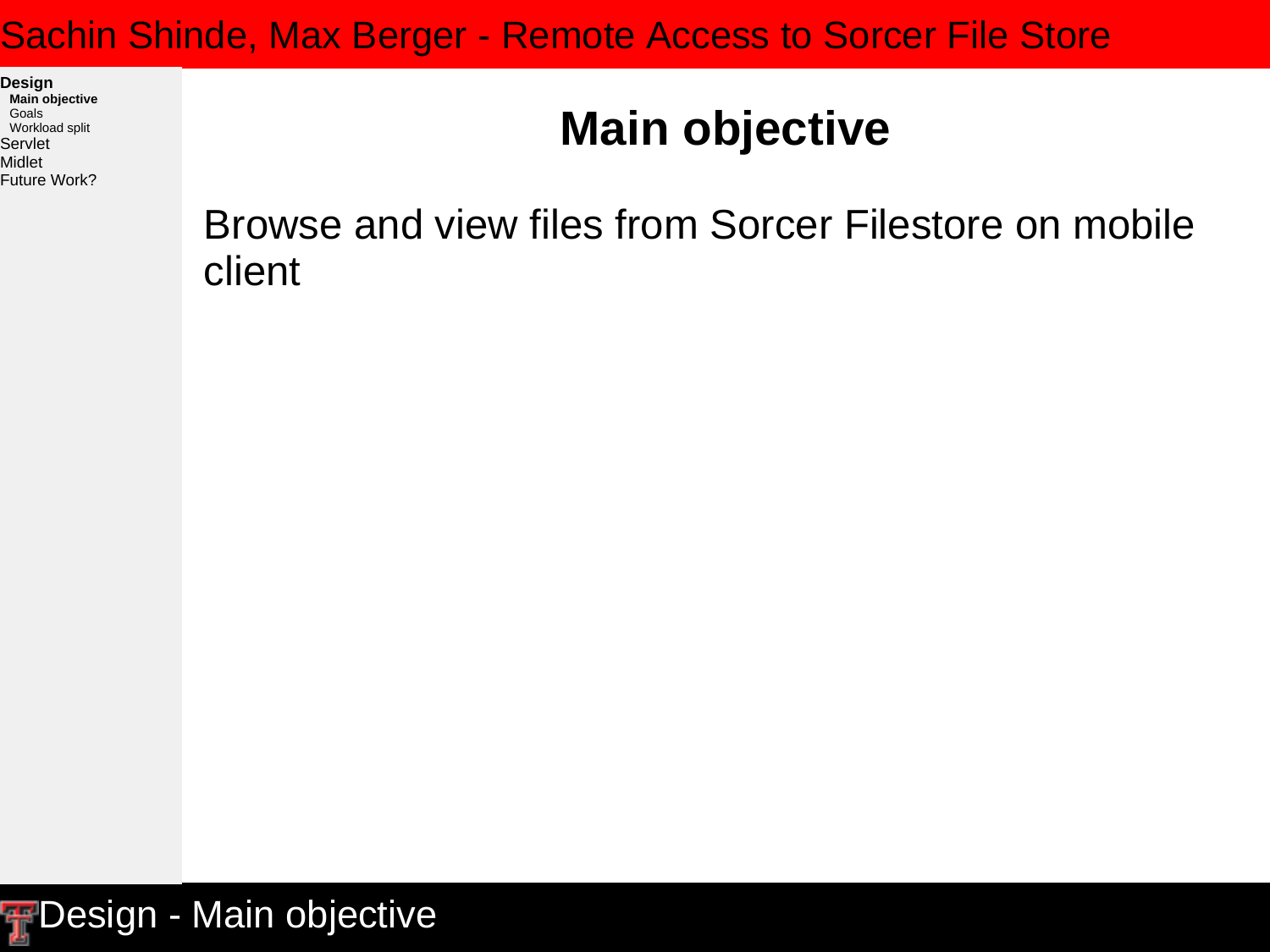**Design** Main objective **Goals** Workload split Servlet Midlet Future Work?

### **Goals**

- Browse files
- View Text files
- View Image files
- Play sound files

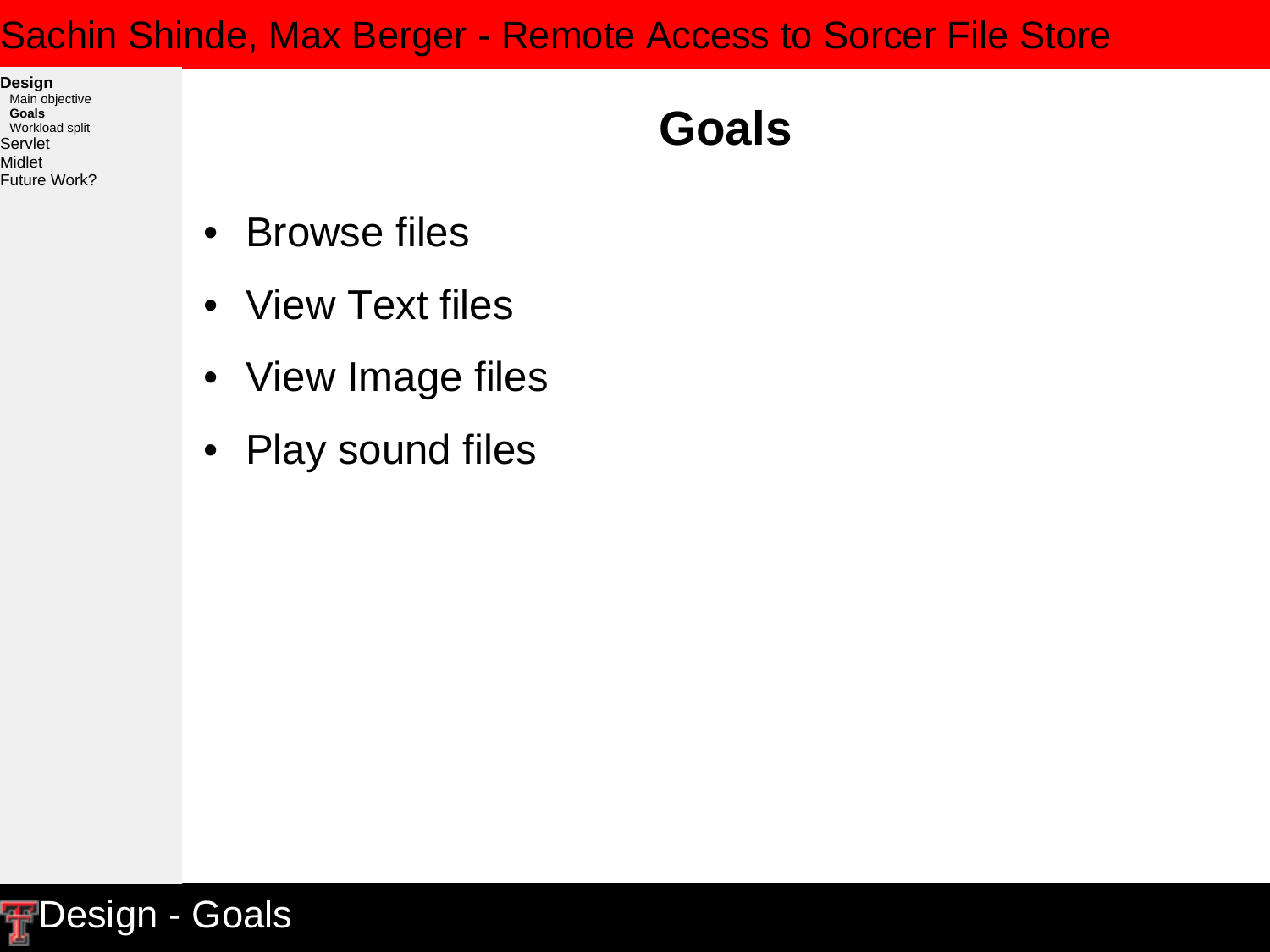**Design** Main objective Goals **Workload split** Servlet Midlet Future Work?

### **Workload split**

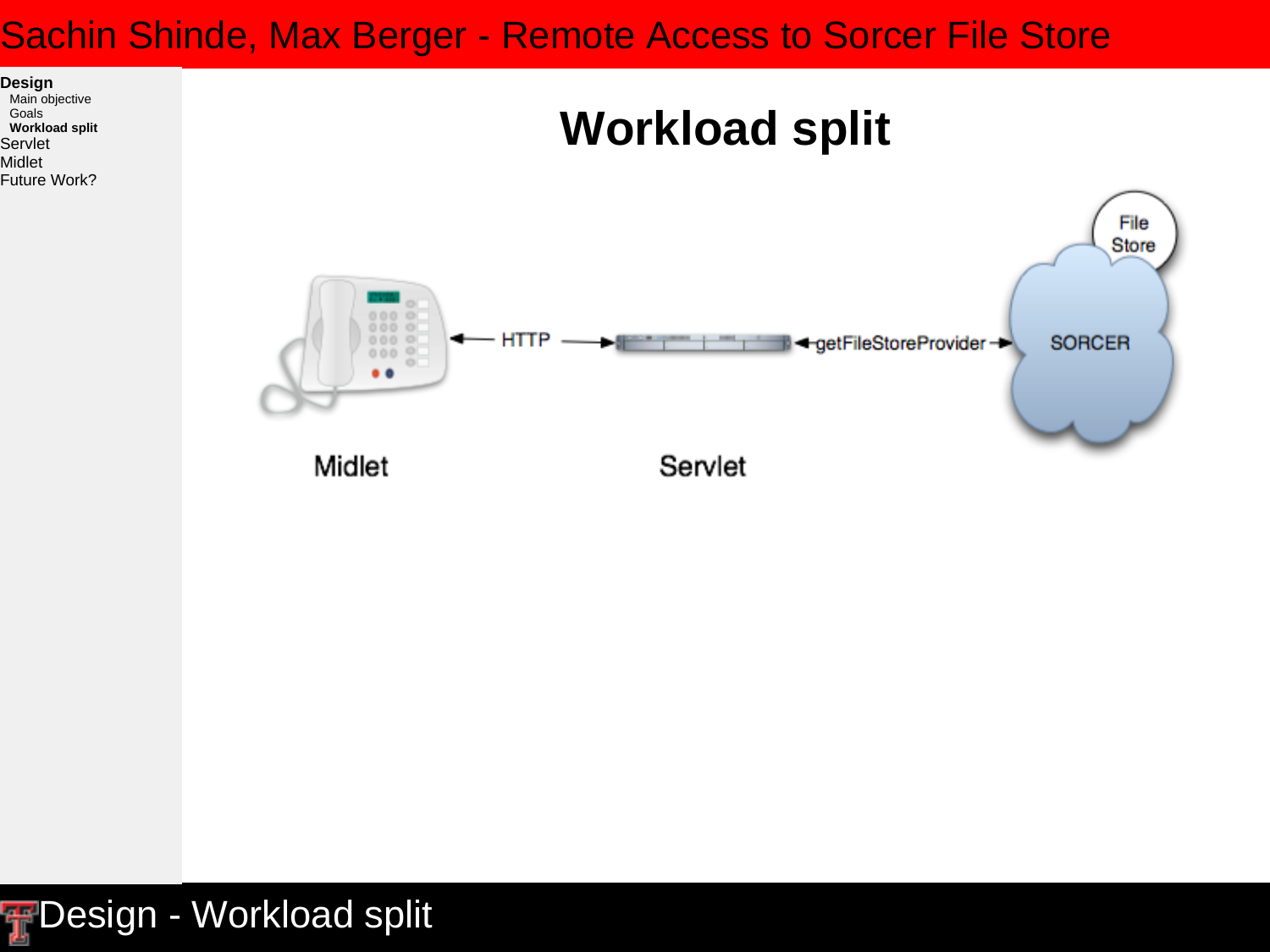Design **Servlet** Responsibilities Design Problems Midlet Future Work?

### **Servlet**

- Responsibilities
- Design
- Problems

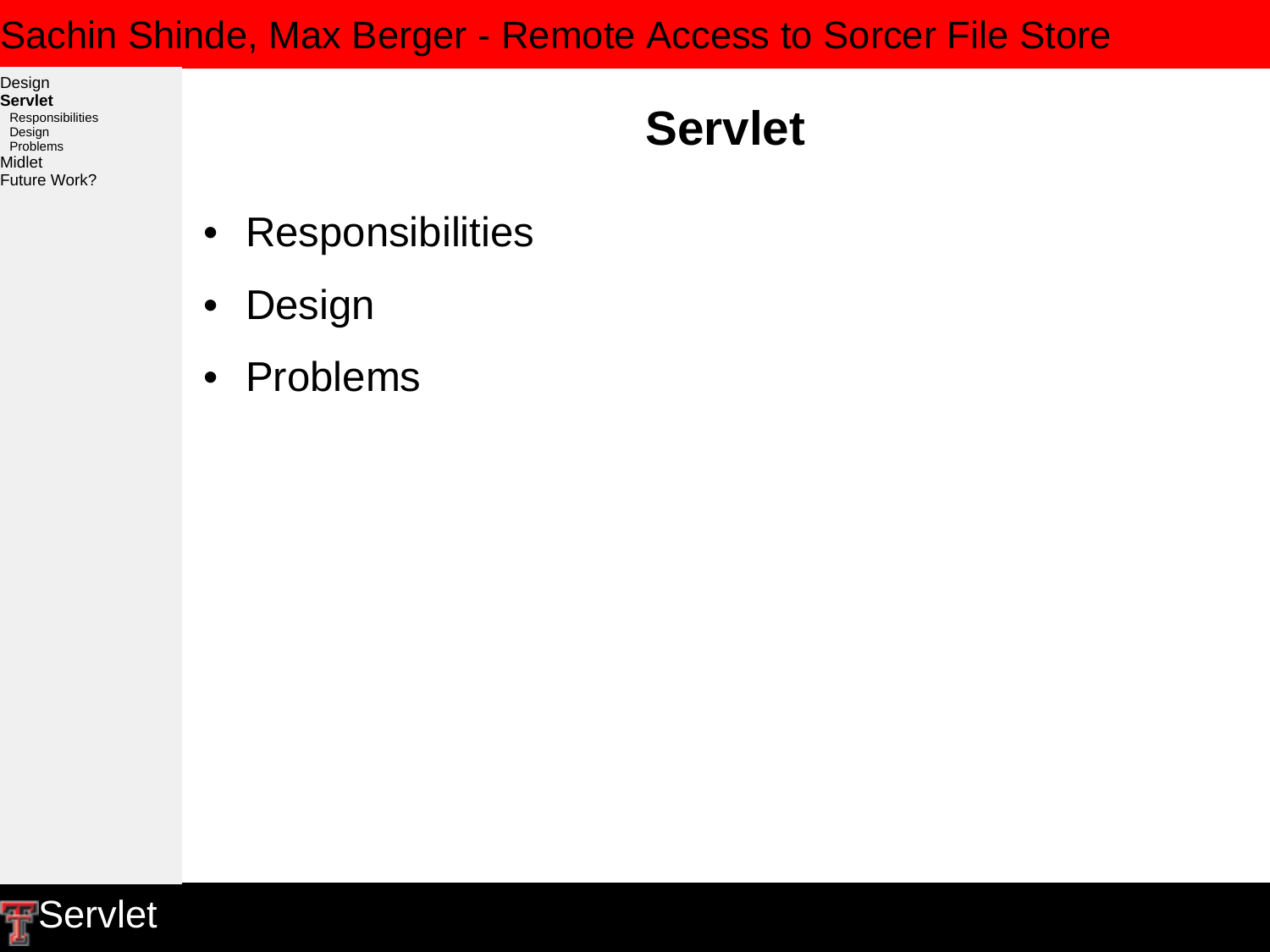Design **Servlet Responsibilities** Design Problems Midlet Future Work?

# **Responsibilities**

- Access Sorcer File Store
- Provide Content in HTTP format
- Autoconvert and scale images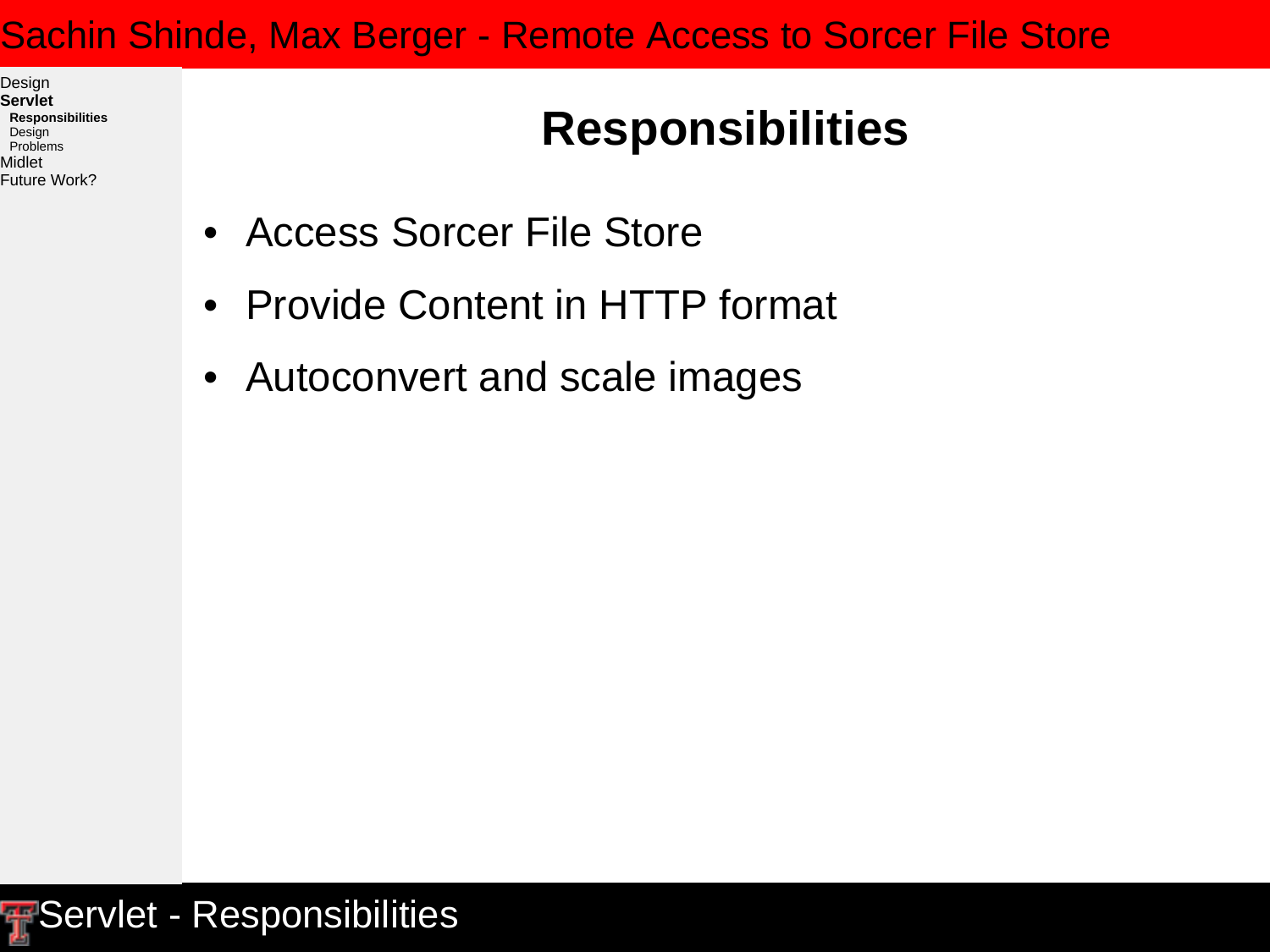Design **Servlet** Responsibilities **Design** Problems Midlet Future Work?

### **Design**

- Generic File Store that has support for FakeFileStore and SorcerFileStore
- Tries to see if requested document is directory, if so reads all subdirectories, then reads all files in that directory.
- If requested document is a file, check its type, and autoconvert in case of image files.

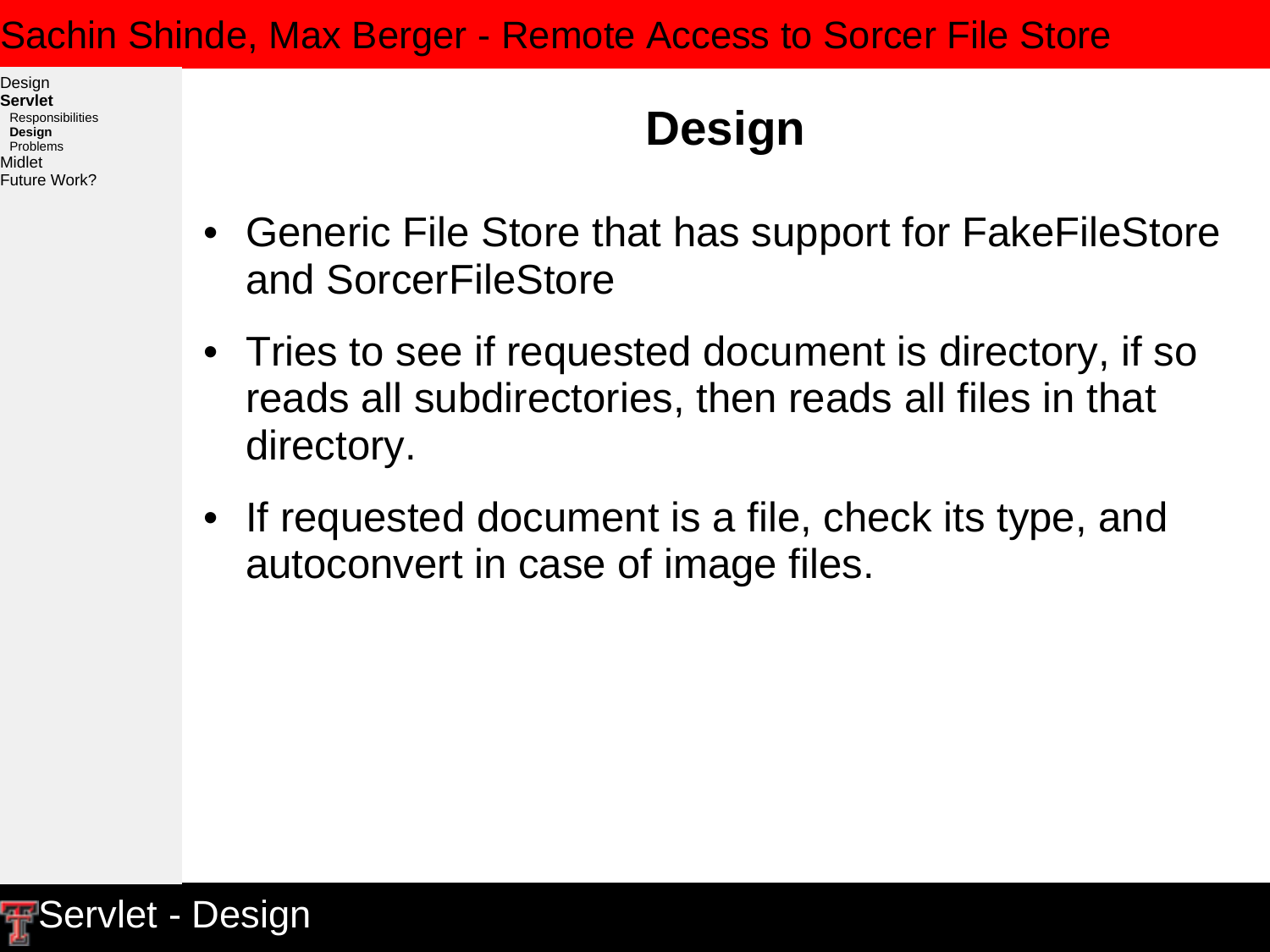Design **Servlet** Responsibilities Design **Problems** Midlet Future Work?

### **Problems**

- Sometimes errors will suddenly occur and disapperar
- Understanding and getting into SORCER took some time
- Thanks to Ravi!

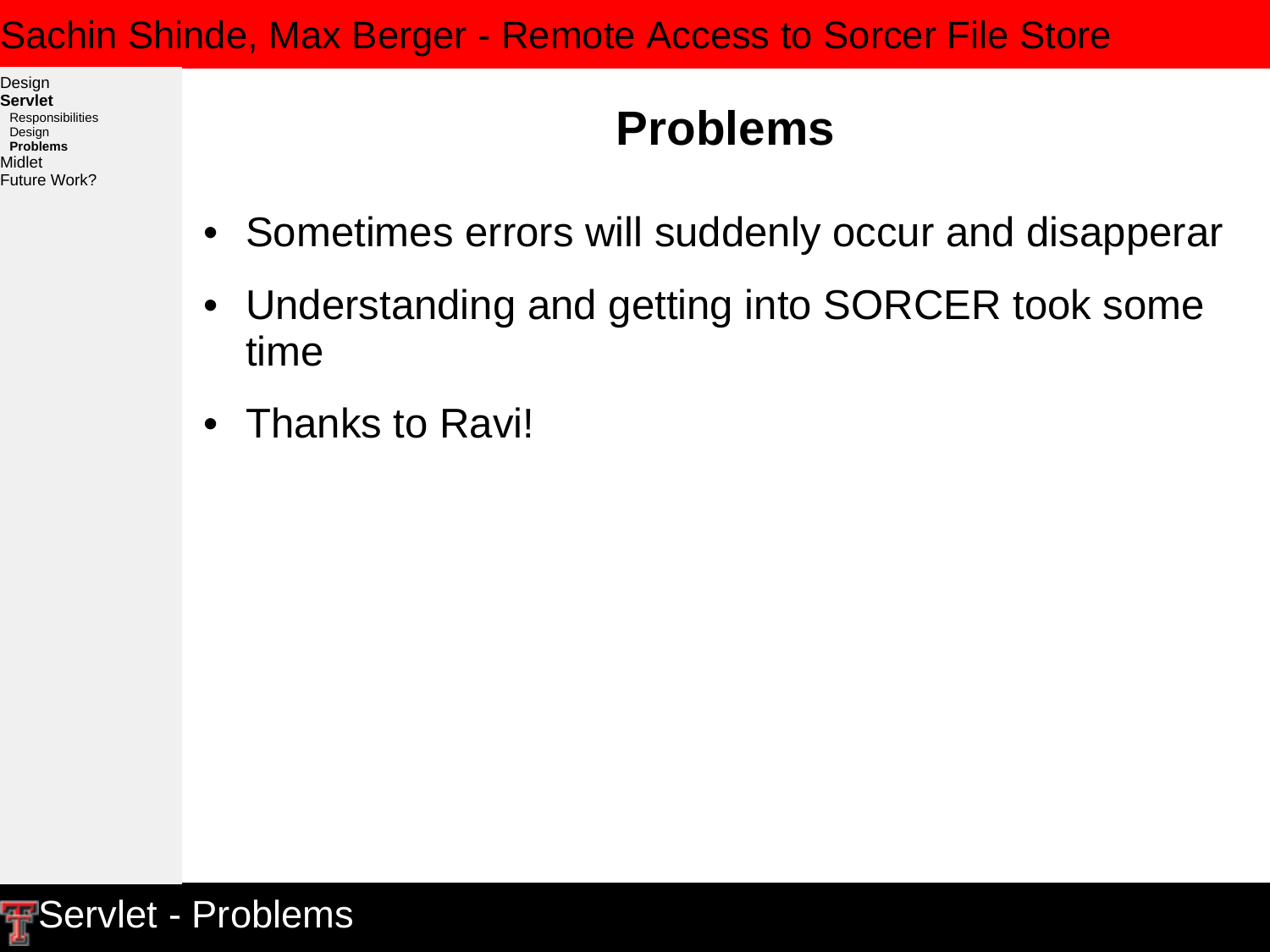Design Servlet **Midlet Responsibilities** Design Future Work?

# **Midlet**

- Responsibilities
- Design

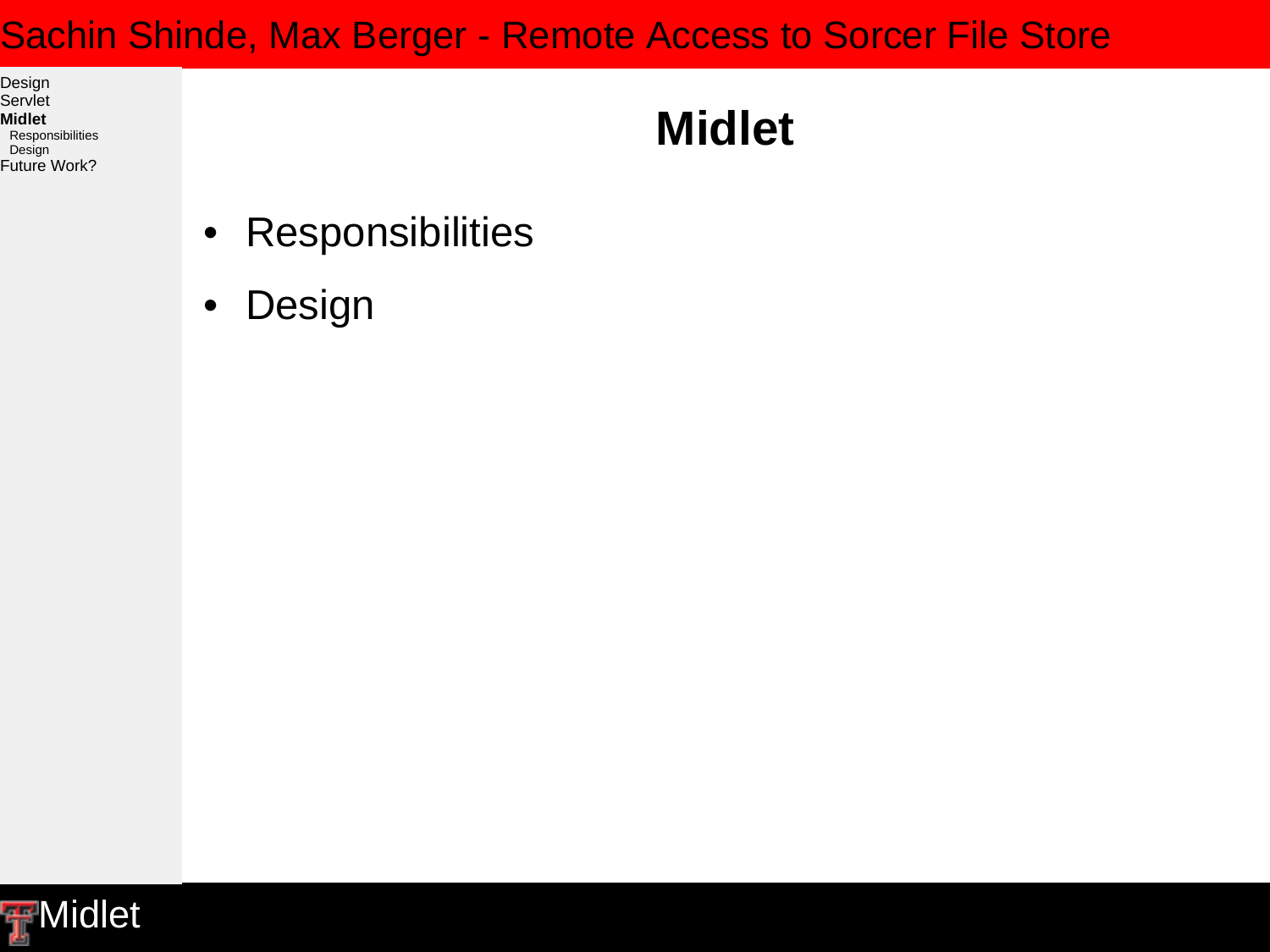Design Servlet **Midlet Responsibilities** Design Future Work?

# **Responsibilities**

- Access Servlet
- Check Content
- Display Dir Listing
- Display Text files
- Display Images
- Play Sound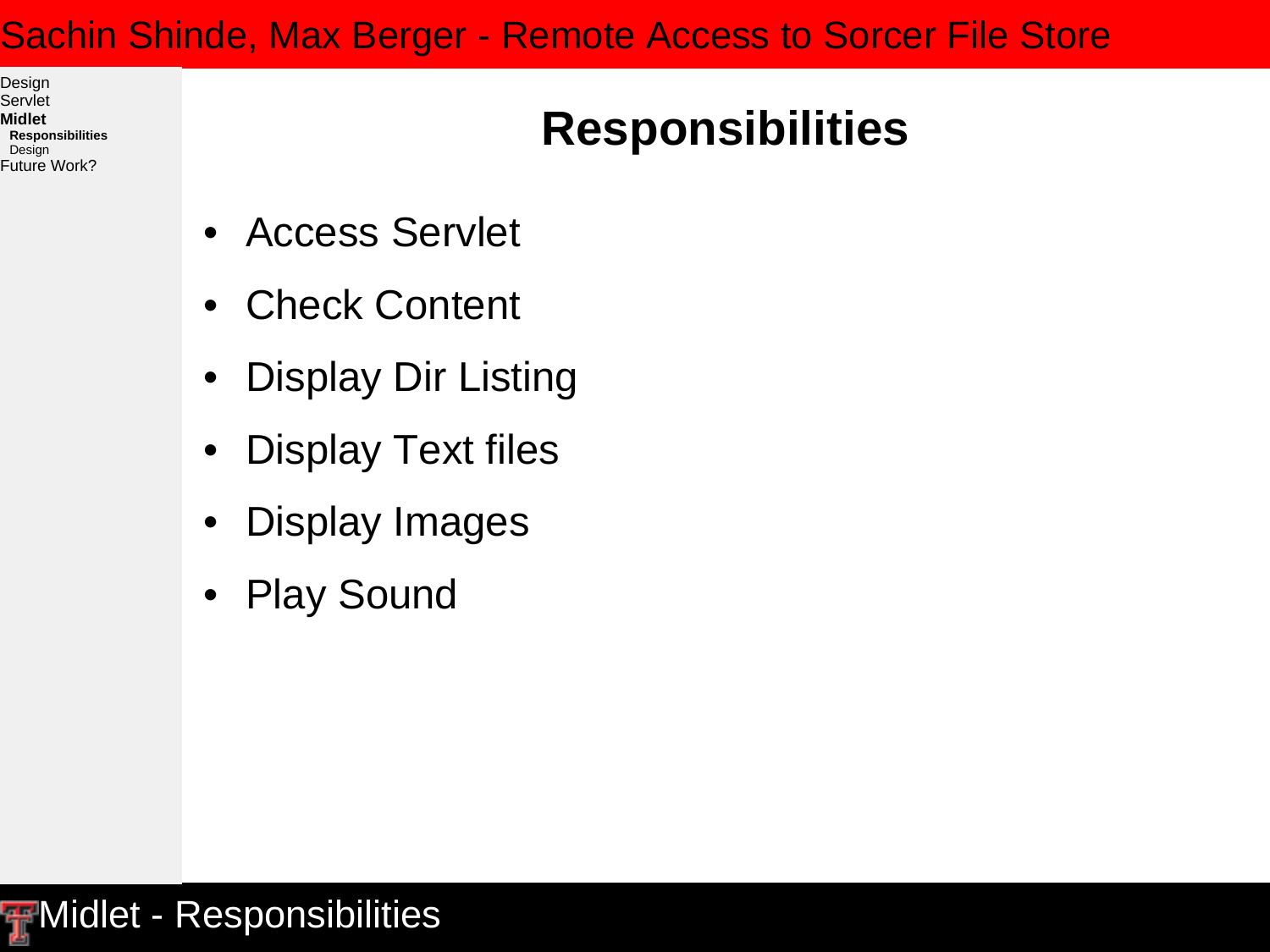Design Servlet **Midlet Responsibilities Design** Future Work?

# **Design**

Check Content-Type given by Servlet

- if it is x-dirlisting, display it as list, has functionality to browse back and forth through the directories
- if it is a image, diplay it as image
- if it is a text, diplay it as text
- if it is a wave file, play it

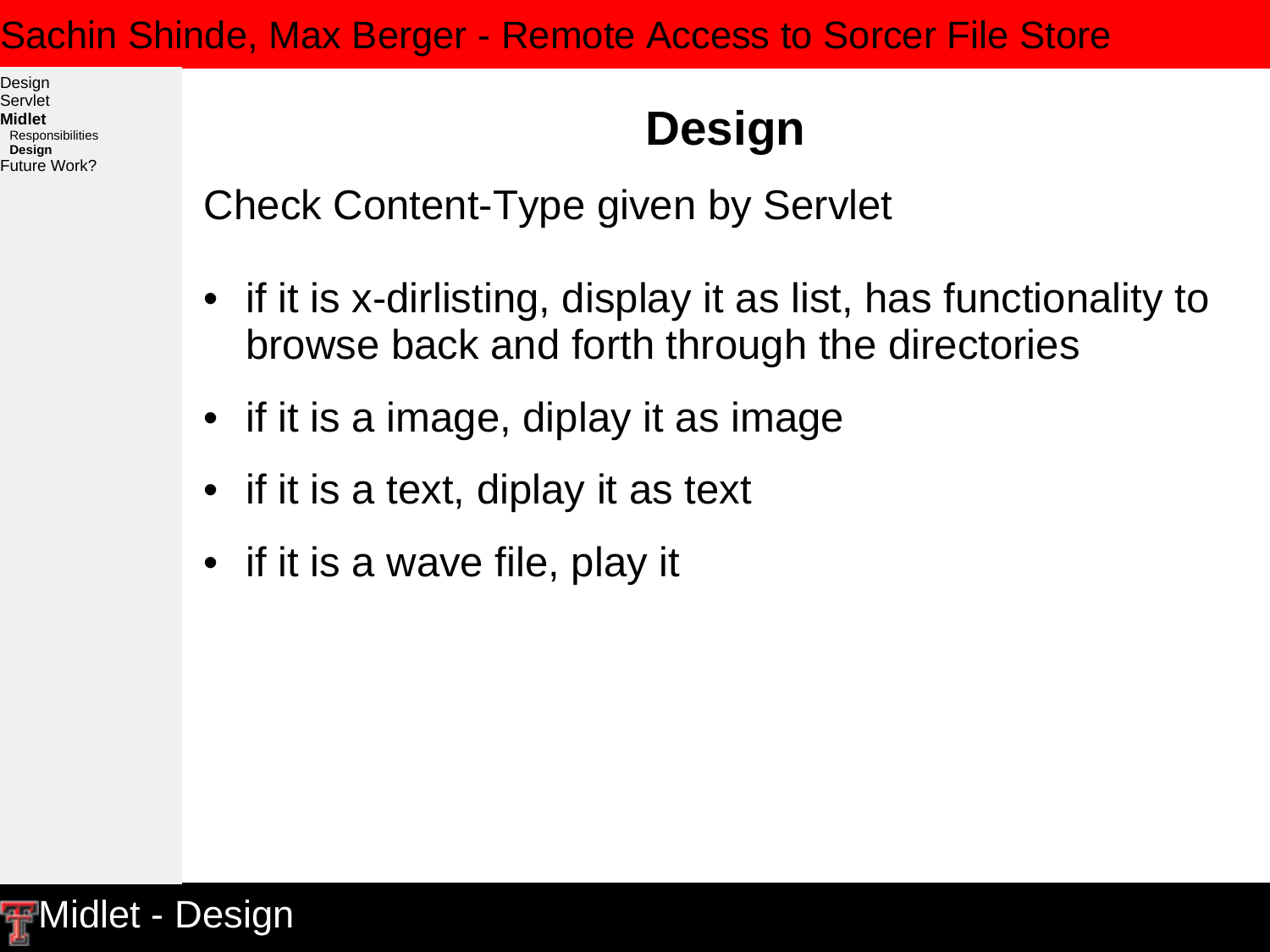Design Servlet Midlet **Future Work?** Missing Features Extensibility

# **Future Work?**

- Missing Features
- Extensibility

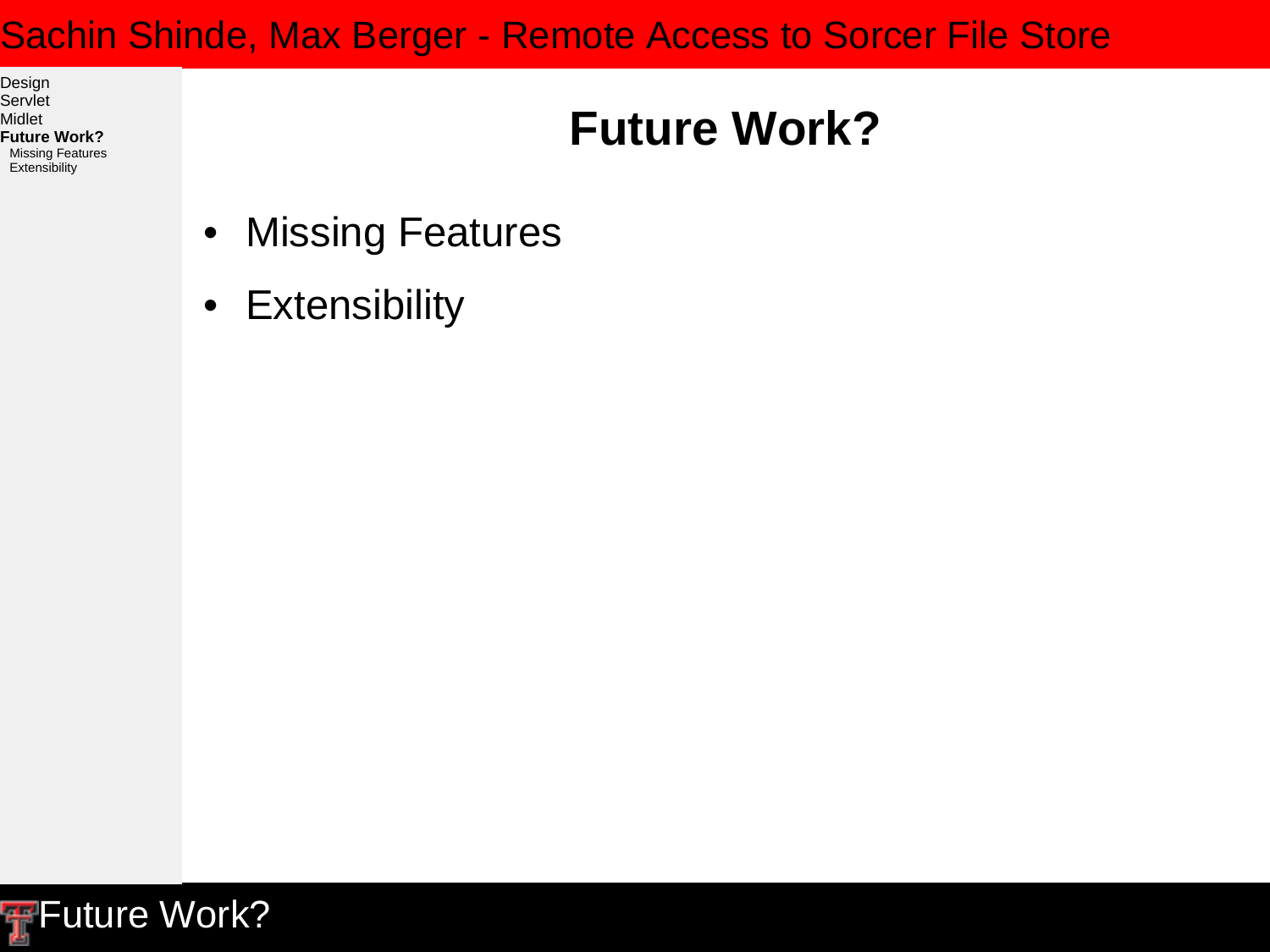Design Servlet Midlet **Future Work? Missing Features Extensibility** 

# **Missing Features**

- Editing text files
- Support for large text files
- Uploading images taken from phone camera
- Autoconversion from word files to text files